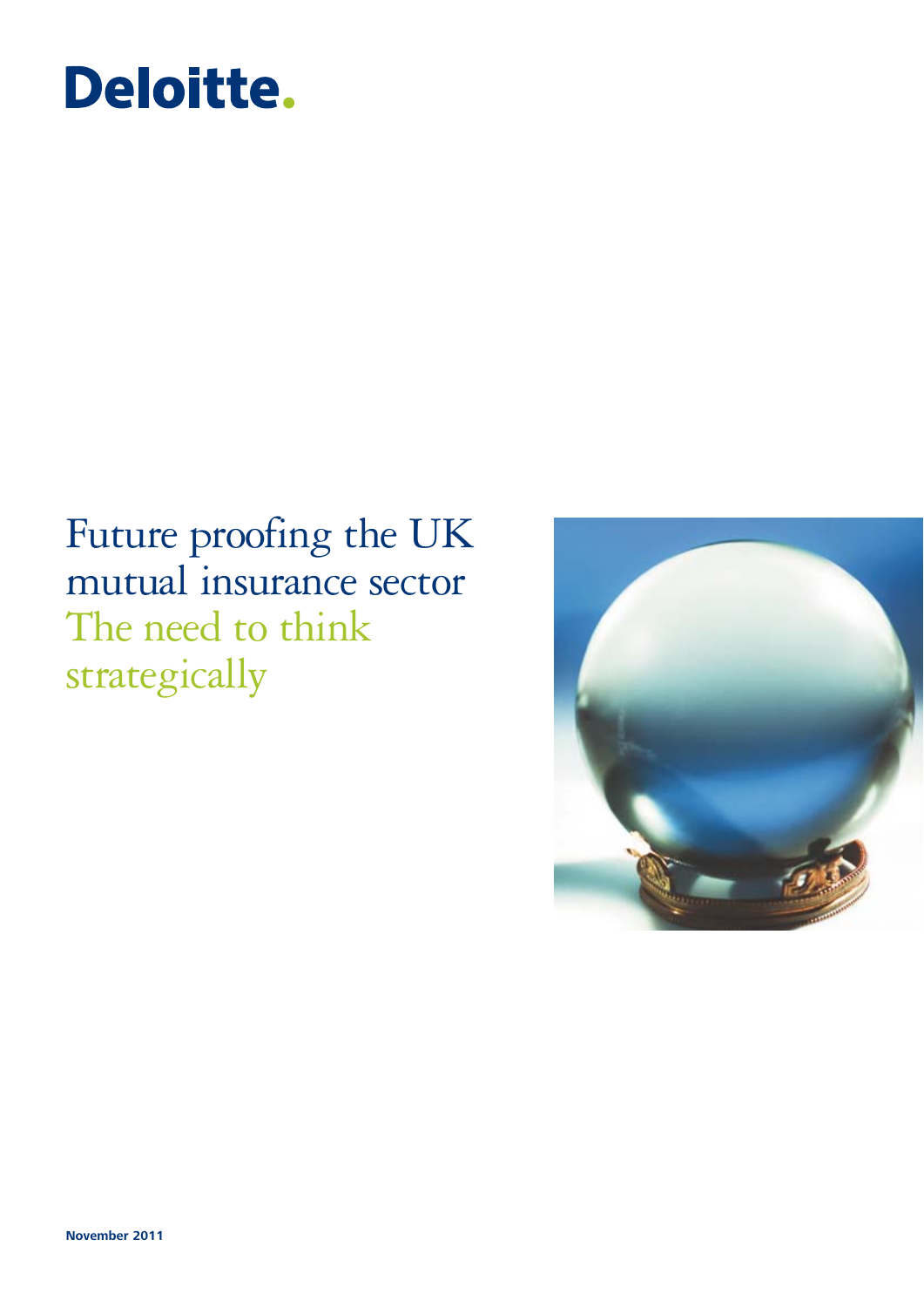# Contents

| Future proofing the sector                         |    |
|----------------------------------------------------|----|
| The changed shape of the sector                    |    |
| Drivers for change                                 | 4  |
| Building Societies - following in their footsteps? | 8  |
| Looking to the future                              | 9  |
| Conclusion                                         | 11 |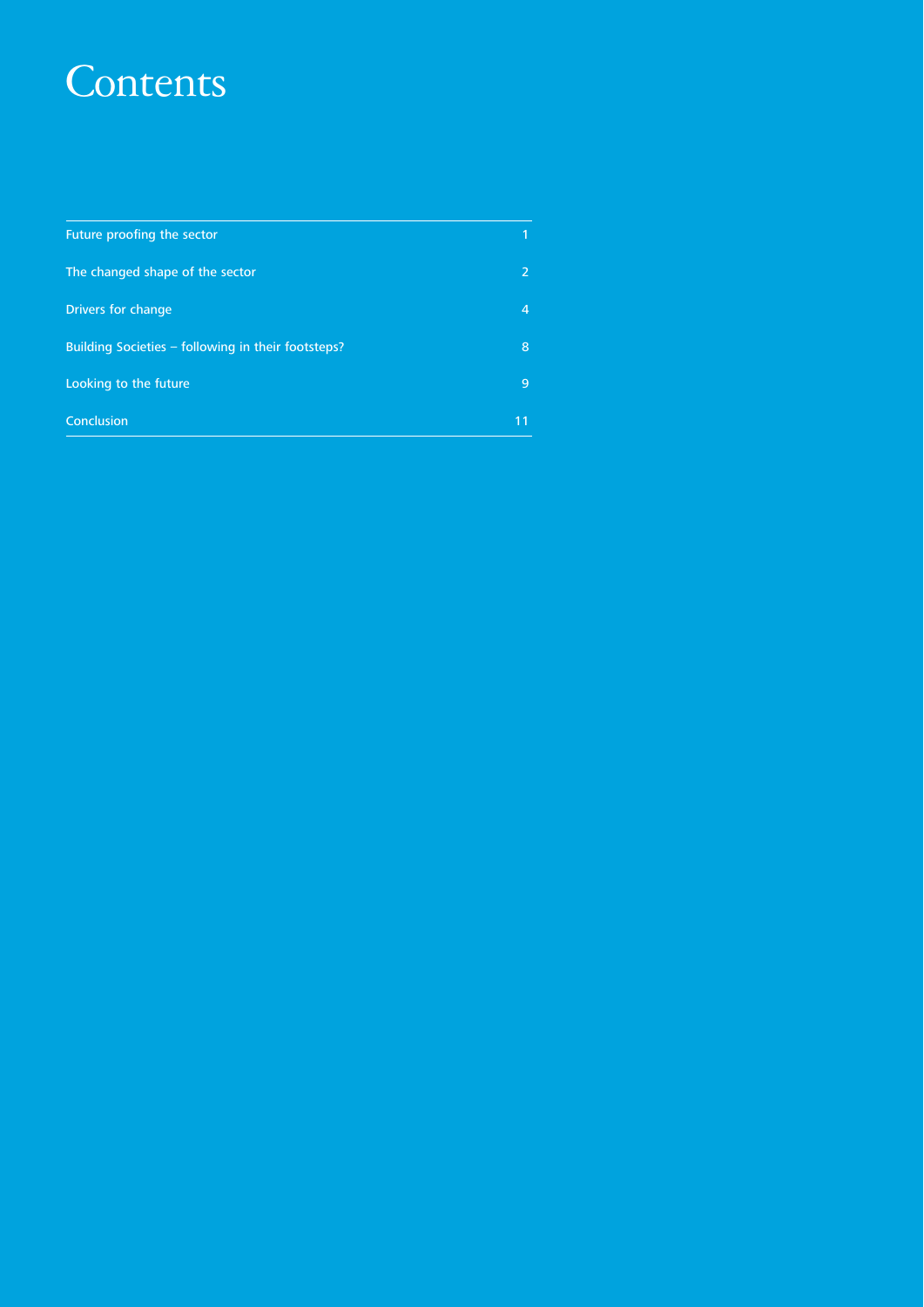# Future proofing the sector

### The sector is at a crossroads where it needs to examine its structure and purpose in order to identify the critical success factors to secure its future.

There have been seismic changes in the economic and regulatory environment over the last three years. This has had an impact on all parts of the financial services industry, and the mutual insurance sector has not escaped.

The sector is at a crossroads where it needs to examine its structure and purpose in order to identify the critical success factors to secure its future. There is no doubt that difficult decisions lie ahead. Recent history has not been encouraging and the traditional mutual model is under threat. We predict significant shrinkage in the number of organisations in the sector over the next ten years.

The economic environment has brought issues for the industry in areas such as investment volatility, reduced sales of protection policies and challenges around the IFA distribution model. Solvency II, the Retail Distribution Review and tougher regulation generally all raise challenges, and the sector needs to change in order to meet them. The key to a successful future is identifying and adopting the right strategy. A key part of this will be maintaining and enhancing relationships with members and demonstrating the value of the mutual model. The sector needs to achieve closer ties with customers, perhaps using schemes such as the 'mutual dividend' models used by some including NFU Mutual and Royal London.

Although challenges to the sector clearly exist, there are many positive factors to consider:

- A key part of the mutual message has been stronger customer service levels as a local and/or niche market focus allows mutuals to better understand their customers.
- Decisions are taken to benefit the members rather than having to satisfy both customers and a separate group of shareholders.
- Government and EU support exists in principle for the mutual model, albeit significant practical support has not yet been forthcoming.

The sector should look to learn from some of the lessons of the Building Society sector as it has faced similar challenges. Our paper draws out some key points for boards to consider.

- Consolidation is a likely option for many in the sector. How should organisations position themselves for this change?
- Partnering with other mutuals should be considered, widening the propositions available to customers. Too many mutuals work in isolation.
- Talent will be key and investment needs to be made in this area – high quality management is needed in this time of change.
- Business models need to adapt to differentiate from proprietaries. Such models include genuine specialism or an affinity group model but there may be other models that emerge.
- Innovative ways of injecting new capital need to be found.
- The sector needs to consider whether it can play a part in helping the government's wider social policy.

Bold action is necessary across the sector for it to succeed.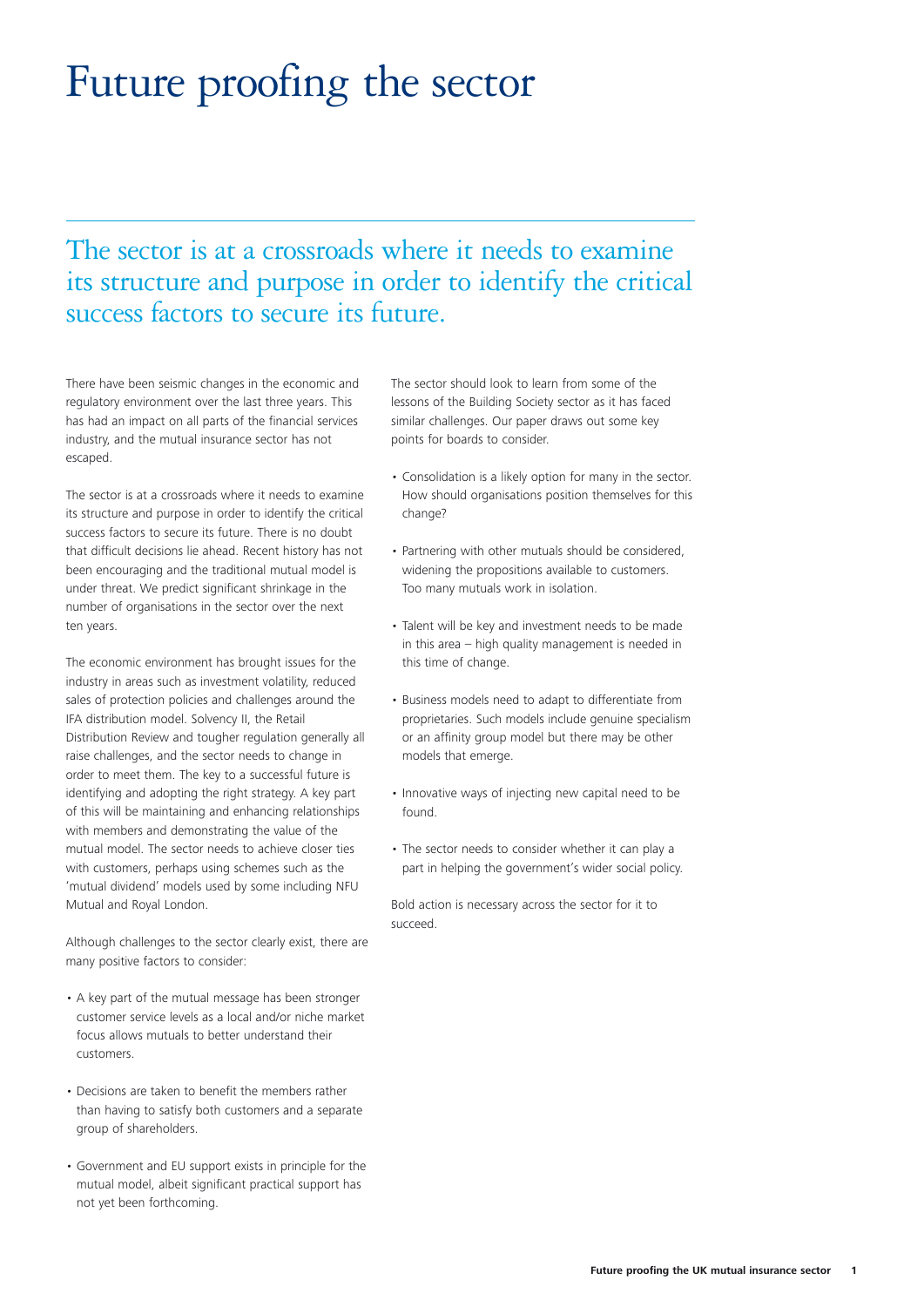# The changed shape of the sector

"Mutual organisations were formed out of the common needs of working-class communities during the industrial revolution for protection against the insecurities of life. They were usually funded by many small contributions, since only by aggregating the small savings of many people could a capital fund be created. Membership was a mechanism to ensure that the organisation continued to serve the needs of all its contributors. People did not create mutuals to derive a profit, or to seek a capital gain, but in order to benefit from a service."1

The last 15 years has seen significant changes in the structure and financial strength of the insurance mutual sector. The late 1990s to early 2000s saw a trend towards demutualisation with Norwich Union, Friends Provident and Standard Life all choosing to swap their mutual status for ownership by shareholders via London Stock Exchange listings. Furthermore, the acquisition of Scottish Widows by Lloyds TSB, Scottish Provident by Abbey National and the closure of Equitable Life to new business during this period meant that many of the biggest names of 15 years ago had, by 2006, largely been lost to the mutual sector.

Financial strength surveys of ten years ago were dominated by mutuals. Although mutuals still appear to rank favourably in free asset terms against their non mutual competitors, a lot of the sectors' capital strength has been eroded in the last ten years. This has been a challenge across the whole of the industry and it could be argued that the capital reductions have not always been as a result of delivering superior returns.

In March 1998 the Financial Times published a four page spread on the future of mutuality. The lead article in this publication was written at a time when demutualisation was becoming an increasingly popular option, not just in the UK but around the world with the largest mutual insurer in the US, Prudential Insurance, having just announced its intention to demutualise via a stock exchange listing. This trend led to the author commenting that *"mutuals could all but disappear in the 21st century".2*

While clearly in recent years the trend towards demutualisation has slowed, significant threats to the future of the sector remain. There is now only one mutual in the UK top 10 life insurance organisations by premium size<sup>3</sup>.

In 2011 there are around 200 mutual insurers and friendly societies in existence, with around £86bn of funds under management<sup>3</sup>. Based on the most recent market analysis, mutual insurers now make up about 5% of the total UK insurance market<sup>3</sup>. As a comparison, the building society sector still makes up approximately 20% of the UK savings market despite the building society sector's demutualisations and mergers having been more widely publicised.

The mutual sector position in the UK contrasts with that in many European states where mutuals are far more prevalent and in some cases comprise over half of the insurance market. The International Cooperative and Mutual Insurance Federation (ICMIF) calculated that mutual and cooperative insurers represented 24% of the total insurance market in Europe in 2008 – 22% of the life market and 30% of the non-life.<sup>5</sup> The equivalent statistics for the UK were 4% for life insurance and 10% for non-life. Some of the UK success in the non-life sector has been in P&I clubs, for example around shipping insurance.

- 1 A Guide to Societies based on the principle of Mutuality - Malcolm Hornsby and Mervyn Wilson, New Sector Magazine, Issue No 28, June/July 1997
- 2 Financial Times March 1998 "Survival Depends on Differentiation" by Christopher Brown-Humes
- 3 Association of British Insurers data (taken from website)
- 4 2010 financial statements for relevant entities
- 5 ICMIF 2008 data as presented in the European Parliament 2011 paper "The role of Mutual Societies in the 21st century"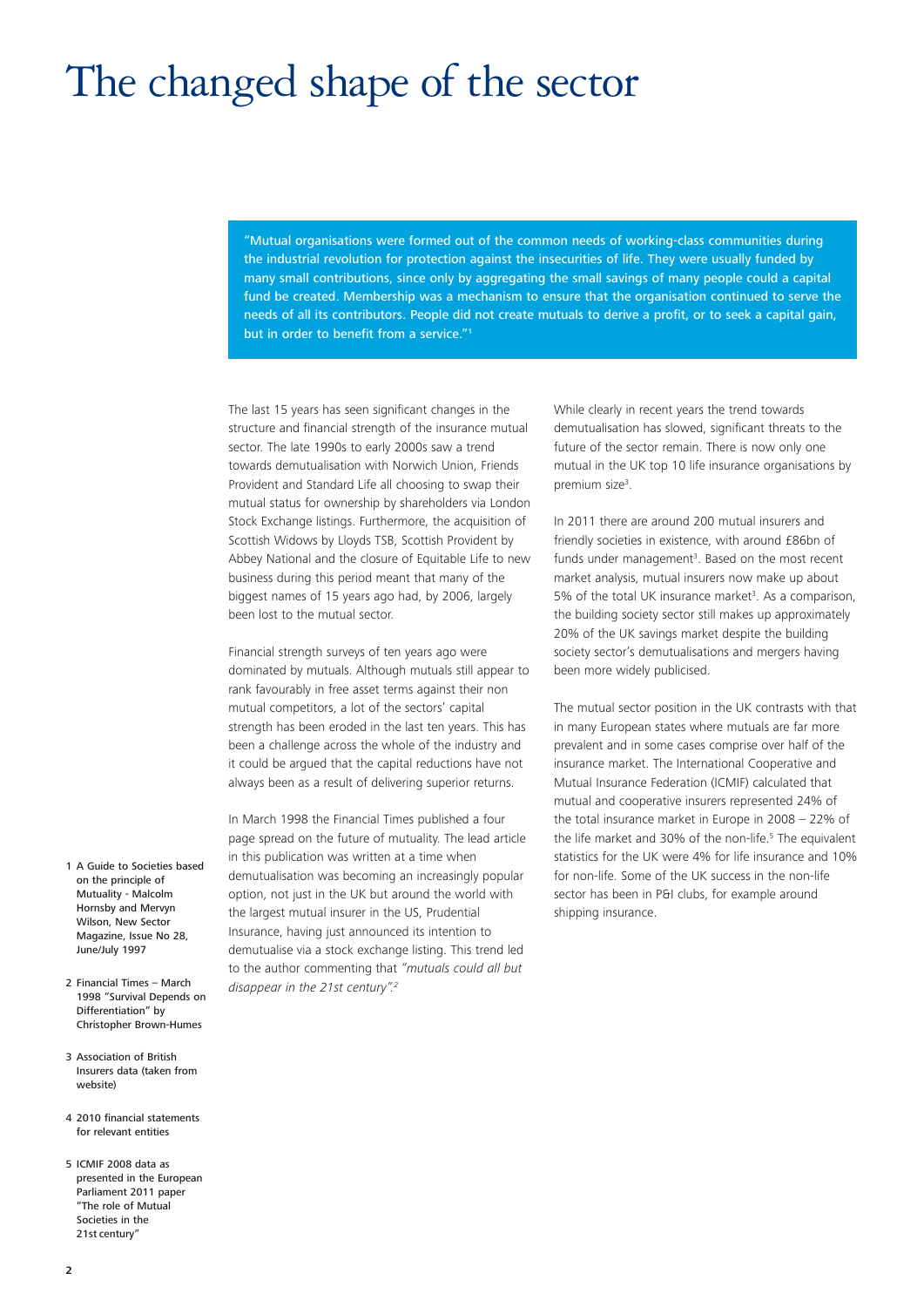The UK insurance mutual sector has historically been dominated by a number of large players with a long and fragmented tail of smaller scale players. The top 5 insurance mutuals have around 80% of the sector's total funds under management<sup>4</sup>, and over 90% of mutuals have assets of less than £1 billion<sup>4</sup>.

By far the largest organisation currently is Royal London which had total assets in excess of £34bn at 31 December 2010<sup>4</sup>. Its subsequent takeover of Royal Liver from 1 July 2011 and discussions with Co-operative Financial Services to acquire its life and asset management businesses would take this to in excess of £55bn, more than four times the size of the second largest insurance mutual, NFU Mutual.

However, growth by acquisition only changes the number of mutuals in existence. Continued organic growth of funds under management is needed to increase the size of the sector. This requires a focus on the development of new and existing products and a

#### **Top ten list of mutual insurers by asset size in 2000 vs 2010**

|                | 20006                    | 2010 <sup>4</sup>         |
|----------------|--------------------------|---------------------------|
| 1              | <b>Standard Life</b>     | Royal London              |
| 2              | <b>Scottish Widows</b>   | <b>NFU Mutual</b>         |
| 3              | Equitable Life           | Equitable Life            |
| $\overline{4}$ | <b>Friends Provident</b> | Liverpool Victoria        |
| 5              | <b>NFU Mutual</b>        | Wesleyan Assurance        |
| 6              | Royal London             | <b>Royal Liver</b>        |
| 7              | Liverpool Victoria       | <b>MGM Advantage</b>      |
| 8              | Wesleyan Assurance       | <b>Reliance Mutual</b>    |
| 9              | <b>Royal Liver</b>       | <b>Family Investments</b> |
| 10             | <b>MGM Advantage</b>     | <b>Police Mutual</b>      |

NB Excludes Co-operative Insurance Services, part of CFS group.

the development of new and existing products and a<br>need to connect with customers. The top five insurance mutuals have around 80% of the sector's total funds under management, and over 90% of mutuals have assets of less than £1billion.

> 6 2000 FSA returns data for relevant entities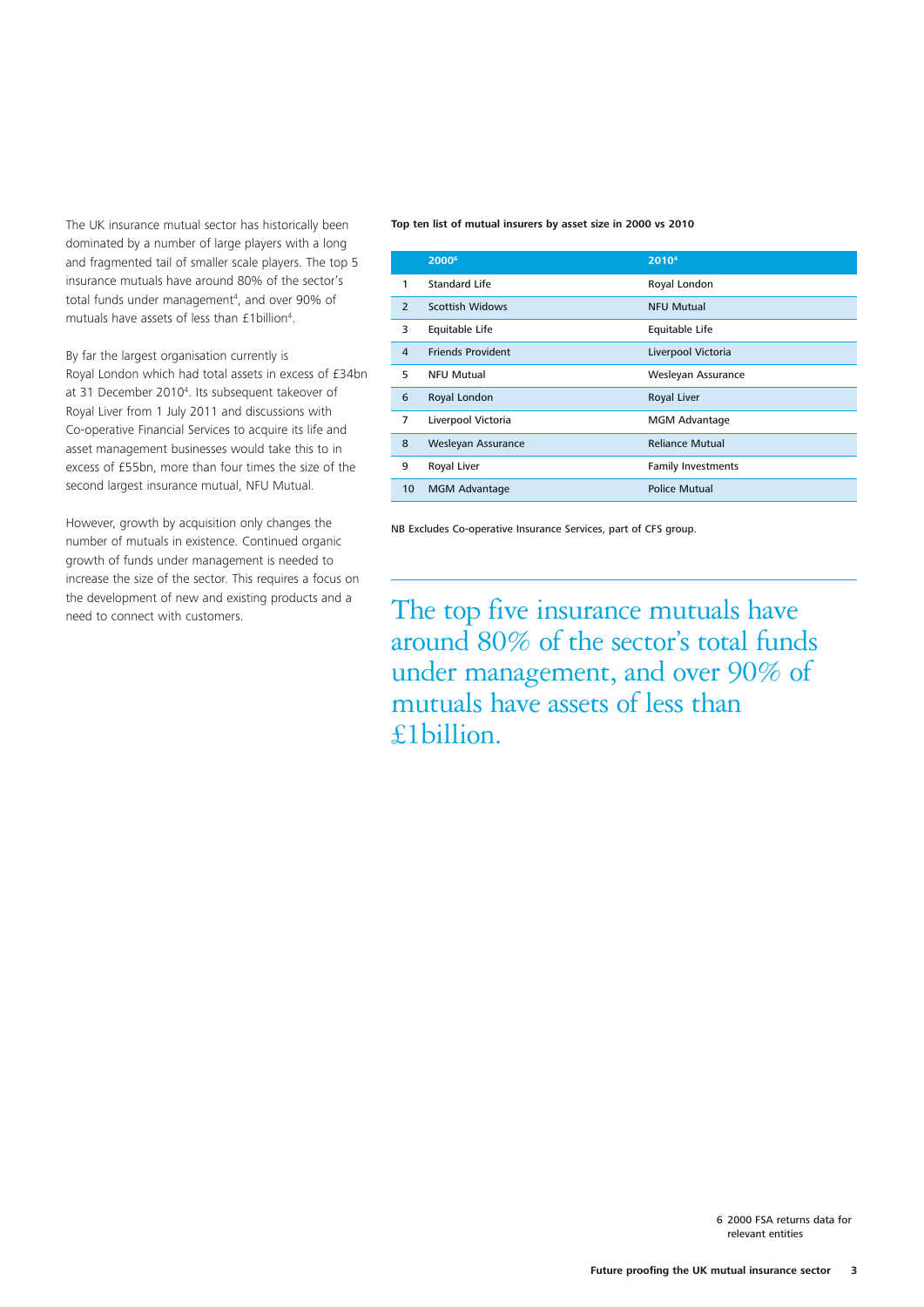## Drivers for change

#### **Capital and Solvency II**

Raising capital has always been a challenge for the sector, yet without sufficient capital the sector will struggle to have sufficient funds to develop new products, retain high calibre staff and reward members for their loyalty. Currently capital is recycled from generation to generation and any acceleration of that cycle would be beneficial to the sector.

Subordinated debt remains an option but tends to be expensive relative to the actual return on capital that the sector generates. Similar options include permanent interest bearing debt such as that used by the building society sector, although the concept has not as yet been transferred successfully to insurance. Monetarisation of the value of in-force business is a realistic possibility but leads to a significant diminution in the future profits that can be realised. Levels of reinsurance used in the mutual sector may increase as arrangements are put in place in order to support the additional capital requirements under Solvency II.

The sector needs to find innovative ways of obtaining new capital. There are examples of non-UK mutuals achieving this, and also within the UK building society sector.

Solvency II regulatory changes are an ongoing source of debate within the industry, with concerns raised by many associated with the mutual sector that the original proportionality principle of Solvency II (i.e. that "it should not be too burdensome for insurance undertakings that specialise in providing specific types of insurance or services to specific customer segments")<sup>7</sup> has already been lost.

A recent survey conducted by the Association of Financial Mutuals<sup>8</sup> (published in September 2011) indicated that the majority of directors are confident over the ability of their organisations to comply with the requirements of Solvency II by the intended 2013 deadline, which has since moved back. However, concerns were raised in respect of regulatory clarity and guidance and the ongoing costs of complying with the new regulations.

The decision to delay the implementation of the regulation by a further 12 months to 1 January 2014 has some benefits, but potentially increases the cost of implementation and extends uncertainty over the final outcome.

The costs associated with the development of an internal model for Solvency Capital Requirement purposes are largely considered to be disproportionately high for many of the smaller mutuals; however, they are equally unable to claim the rewards offered by the standard formula for underwriting diversification by line of business and geographical region. This is expected to result in many of the smaller mutuals with a local and/or niche product base having higher capital requirements under the new risk based regime resulting in reductions in existing surplus. In addition, for many, existing subordinated loans often have considerable sums outstanding and eligibility under tier 1 capital is expected to be an issue.

Other concerns include governance and reporting requirements being onerous together with deep misgivings about Pillar I with regard to the calibration of long and/or specialised lines of business. Many mutuals in continental Europe could suffer heavily under the current calibration, and we wait to see whether their lobbying efforts bear fruit. The ICMIF and other European mutual bodies are engaging closely with the European Insurance and Occumpational Pensions Authority "EIOPA" and the European Commission to ensure the mutual voice is heard.

Areas of focus on the agendas of mutuals for the next six months per the AFM study include the system of risk governance. Under Solvency II the quality of risk management systems becomes even more important and getting resource with the necessary knowledge and expertise can be challenging and costly for smaller organisations.

The additional disclosure requirements will give mutual organisations further opportunity to communicate their financial and operational strengths to members. However, we would not underestimate the effort that will be required to meet these requirements. Many mutuals will have to provide information they do not currently disclose, with corresponding extra cost and pressure on resources.

#### **High expense ratios**

Many smaller mutuals have higher expense ratios than their competitors due to the historic structure of the organisations, lack of outsourcing and, in certain cases, entrenched ways of doing business that have not always been the most efficient. In recent years those with the highest costs have either already been acquired by larger players or have had to introduce significant cost cutting programmes.

- 7 Solvency II Directive, Section 14b
- 8 Association of Financial Mutuals Solvency II survey published in September 2011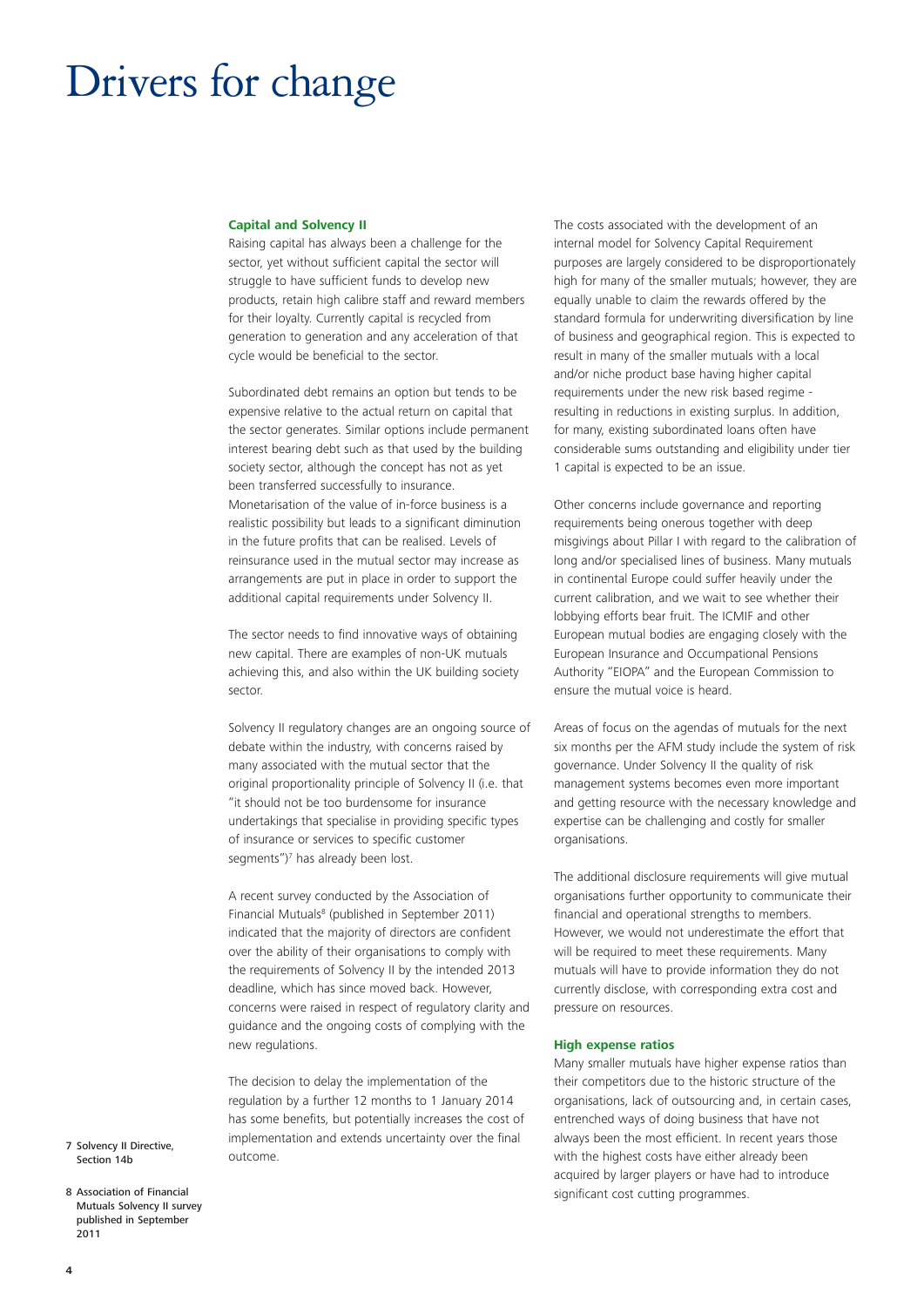Cost reduction tends to be cyclical, however. There is a period of change, which many went through during cost reduction programmes three years ago, but equilibrium often returns. How hard has the sector pushed itself on costs – have bad behaviours crept back in?

Businesses need to identify where cost reductions can be made, with an eye to investment in the right places in order to retain the ability to respond to market challenges. Any organisation that has not felt pain in this area is likely to have significant work to do.

Outsourcing has, to date, been limited in the mutual sector. In addressing cost issues this may become a more prevalent practice and options around alliances with other mutuals are likely to be increasingly considered. The building society sector has been investigating such avenues for several years, although little progress has been made, due to the ability to increase efficiency while still retaining independent, strong branding as a mutual. Joint ventures between mutuals in Europe are fairly common, using centralised facilities. In our view with the challenges the UK mutual sector currently faces, a little more of this collaborative approach could go a long way.

#### **Impact of Consultation Paper CP11/05 "Treating with-profit policyholders fairly"**

The FSA has recommended that mutuals which are no longer writing significant volumes of with-profits business should close these funds and distribute their value to with-profits policyholders. While the publicised FSA view is that this will not have a significant impact on the industry, the majority of those in the sector disagree.

In May 2011 the Association of Financial Mutuals (AFM) compiled a response to the policy paper. The response aims to set out proposals for a sustainable with-profits mutual sector, backed up by legal opinion.

In the 2010 financial statements for the largest 12 mutual insurers, for nine of firms gross written premium (GWP) relating to with-profits policies was 5% or less of total GWP. Exceptions to this trend were Royal Liver (now part of Royal London), Scottish Friendly and Police Mutual. Attempts to reinvigorate with-profits sales have met with mixed success. Some mutuals, such as MGM Advantage, have taken a different path and emerged as effective niche players including new with-profits offerings, but many have experienced poor with-profit sales. For the majority of businesses it is hard to see how with-profits can be effectively revived without significant investment.

Some societies have successfully used with-profit funds to build profitable subsidiary businesses, however this is subject to regulatory challenge under CP11/05.

The impact of CP11/05 will vary tremendously depending on each mutual's constitution. The AFM believes that the FSA's approach will lead directly to the closure of several mutuals and that, without a change in regulation, the sector will rapidly decline and result in further closures over the next five to ten years.

Separating capital from membership is the key; however, achieving this is not easy. Ringfencing is a messy process and does not by any means guarantee a sustainable model as a result. Consideration of "members funds" which would require the vote of members within the organisation is one option that could be considered – the view of the regulator of such solutions is, however, not clear. The FSA needs to continue to be engaged by the sector in looking at potential proposals.

#### **Case study: LV=**

LV= is a much commented case study of an organisation that has effected massive change in image and brand. The shift in direction started with the appointment of Mike Rogers as CEO in June 2006. Its acquisition of the ABC insurance team later in 2006 allowed the mutual to make a distinct strategy move that is not without its challenges in view of CP11/05, but has nevertheless given the insurer a new direction and a distinct place in the UK insurance landscape.

Subsequent rebranding in 2007 coupled with some clever, and high profile, marketing (until that point LV had not used TV advertising, and there were few in the mutual insurance sector that had) since that point has catapulted the brand into the public consciousness and created a step-change in the success of the organisation. 2007 also saw the acquisition of Tomorrow from Swiss Re and Britannia Rescue from The Civil Service Motoring Association

The Highway broker acquisition in 2008 has served to complement and strengthen the general insurance part of the organisation through expanding the distribution network.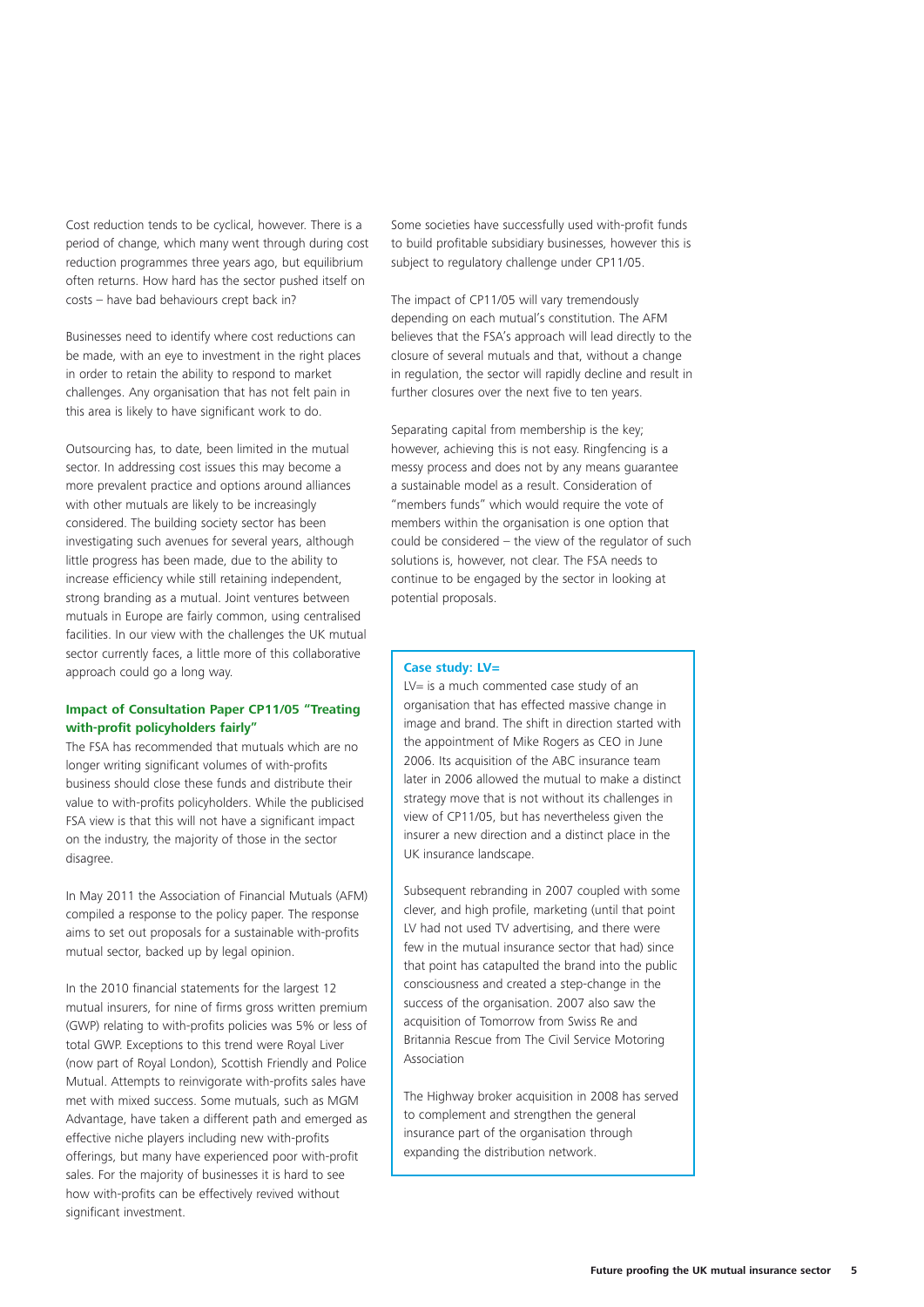#### **The distribution challenge**

While the Retail Distribution Review ("RDR") is expected to have wide ranging impacts on the financial services sector, the general expectation is that the impact may be less for mutuals than other life insurers.

Initial views on RDR were that the bancassurers would emerge as winners. This is no longer as clear. Mutuals may well own a large part of the market not covered by the IFA community. Has the right customer data been analysed to examine this?

Mutuals' roots were around looking after specific communities – part of the community going forward will be 'unadvised'. Can mutuals step in to assist the unadvised community?

The business written by the majority of mutuals tends to be niche speciality business with small premiums. It will be difficult to make money on this type of business on an advised basis. Surveys indicate policyholders are willing to pay much less for advice than the actual cost, making it difficult to make money on an advised sales basis under likely adviser charging structures. Thus new models for serving customers will be required. The good news is that mutuals with strong affinity groups will typically already have strong direct relationships with customers and may find it easier to move to non-advised or streamlined advice approaches. However, this theory remains to be proven.

Those mutuals using traditional IFA channels will face the same pressures as other life insurers including a lower number of distribution points, the need to change business model to adviser charging and the likely resistance of consumers to paying fees. All insurers, whether mutual or proprietary, as a result of RDR are having to explore the channels they use, the charges they will levy and the implications for product and service delivery.

In the run up to RDR it will be important to protect the back book as advisers seek either to write commission business prior to RDR's implementation or to shift assets onto platforms to allow them to earn greater assets under management fees. The expected increased use by IFAs of wraps and platforms mean that mutuals need to consider making products available through these channels. For those that choose not to use the wrap/platform model, it will be important to ensure that products are included in the product set for restricted advice firms as there is expected to be a growth in that model.

To achieve a broader proposition base, partnerships with other mutuals should be sought.

In all cases, a clear segmentation and management of legacy business will likely be required, and a review of offered products will be necessary.

Alongside this, there is the expectation that more consumers will go direct to supplier for their products. Mutuals will need to consider their ability to distribute direct and to develop introducer or affinity arrangements.

#### **The political landscape**

It is hard to call whether politics will help or hinder the cause of the majority of mutuals. For example, a number of insurance mutuals have historically been involved in the provision of Child Trust Funds (CTFs). The Government's decision to stop supporting CTF's from 1 January 2011 will have a significant impact on the business of these societies.

In July 2011 the All-Party Parliamentary Group released an inquiry paper entitled "Fostering diversity: promoting mutuals". This paper aims to respond to the concerns raised and in particular notes that the Government appears to have concentrated its policy efforts on encouraging the development of new mutuals to provide public services rather than to support the existing financial mutual sector.

The paper made the following recommendations:

- that it is imperative that the Coalition urgently adopts a comprehensive policy strategy to implement its Coalition Agreement commitment to promote mutuals;
- that HM Treasury should act as a strong advocate for mutual businesses, in particular in its dealings with the FSA and subsequent new regulatory authorities; and
- that HM Treasury should pro-actively promote the interests of financial mutuals within Government, and ensure that balance is given to understanding and promoting mutuals across all Government departments.

On the other side of the coin, the Government is increasingly concerned about the ageing population in the UK and the lack of pensions/savings held by many. Worrying statistics include a third of all young people not currently saving towards their retirement<sup>9</sup>. Recent research by Confused.com suggest 31% of Brits believe life insurance is a waste of money and 34% say they cannot afford life insurance.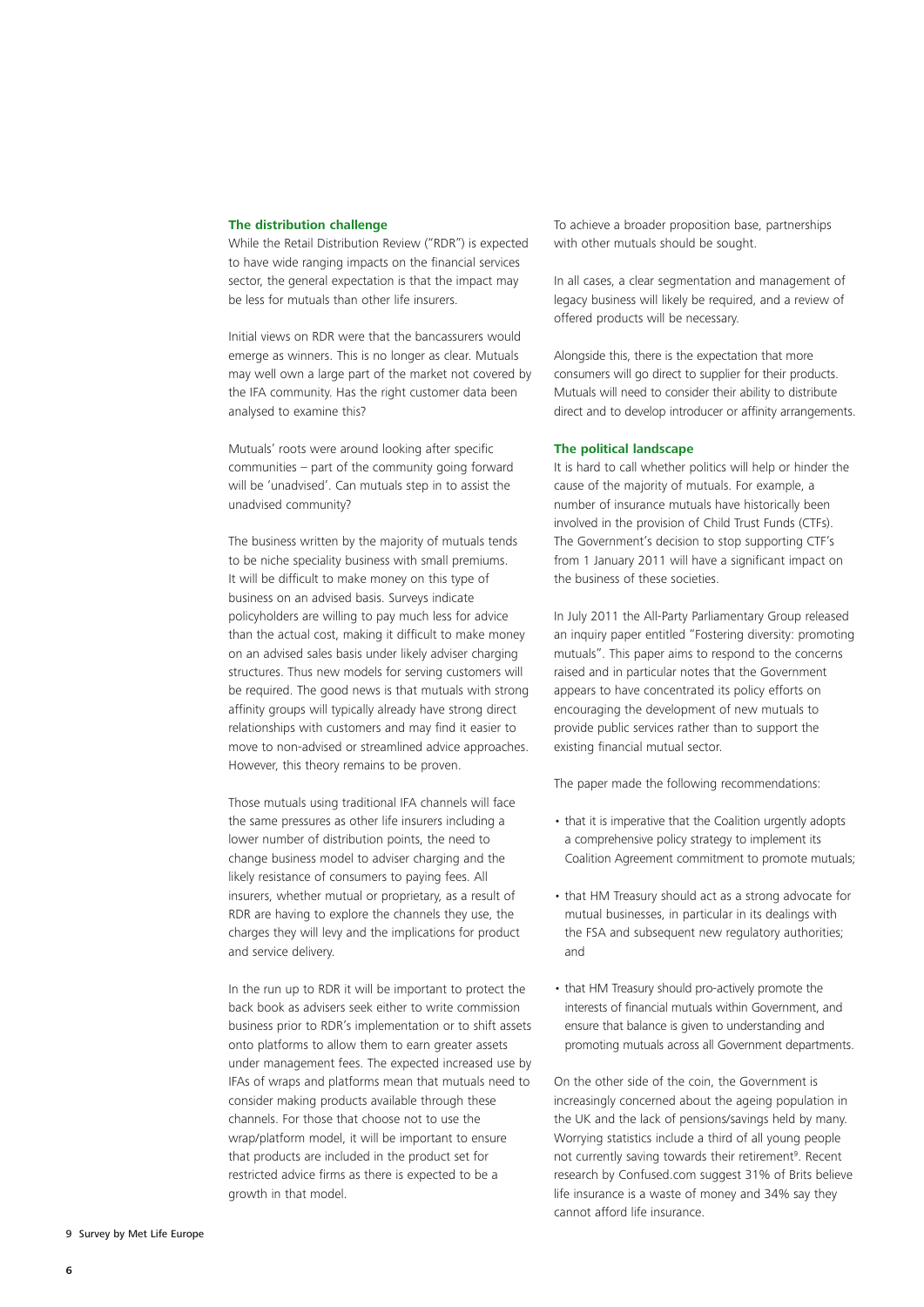Engagement with the Government is required to examine this topic further and work towards a potential joint solution. It may be possible to secure government funding for the provision of particular services which would help to address some of these concerns.

The not-for-profit sector is very large and it may be possible for mutual insurers to form links with other organisations in that sector in order to pursue common aims. An ageing population and increasing pressure on government spending is likely to mean an increase in social protection required in the medium to longer term, and the sector needs to become more relevant to these areas of society, which was, after all, how it initially began. This has been, perhaps, a missed opportunity to date. This is too large a topic for this paper to attempt to address, but the point to draw out is that steps need to be taken by the sector to engage with the government to find a solution to these challenges and opportunities.

To keep social protection systems affordable, the government is likely to look to transfer increased numbers of services to voluntary social and health insurance schemes and private pension schemes. This will stimulate demand in these areas and likely lead to increased premiums. Given the challenges faced by the Government the question should be asked as to the role mutuals can play in providing a valuable and affordable solution for some of the social protection issues.

The current Government coalition agreement documented its commitment to promote mutuals, stating, *"We will bring forward detailed proposals to foster diversity in financial services, promote mutuals and create a more competitive banking industry."* While this statement related specifically to the banking industry following the economic crisis, the support for mutuality as a whole was received positively by members of the sector. However, concerns have since been raised by mutual insurers and friendly societies that they face serious threats to their future as a result of the FSA's stance on sector issues, and that HM Treasury appear to be unwilling to engage with them in the way that they have engaged with the building society sector.

Political and policy arguments may well offer the best chance of success. Insurance mutuals need to be proactive and work together here to lobby the relevant parties in order to promote the sector's best interests. We believe that this aim should be pursued with renewed energy, as there may be more political support than in the past.

#### *Europe*

The UK has a particularly low mutual share of the market at 5%, compared with up to three quarters of the market in some European countries.

Within some parts of Europe there is a closer link between the provision of welfare coverage through the mutual, which is integrated into the statutory social protection system – in some cases managing their own facilities such as hospitals.

A draft Council Regulation on the Statute for a European Mutual Society was withdrawn in 2006 but is due to be re-tabled – opening new possibilities for mutuals to operate across European borders, and to form a 'European mutual' or a European Mutual Group Society (EMGS). The aim of an EMGS would be to create financial links between two or more legal entities within two or more Member States, likely to be through mergers of existing mutuals. This could bring future opportunities for the sector in terms of consolidation and expansion.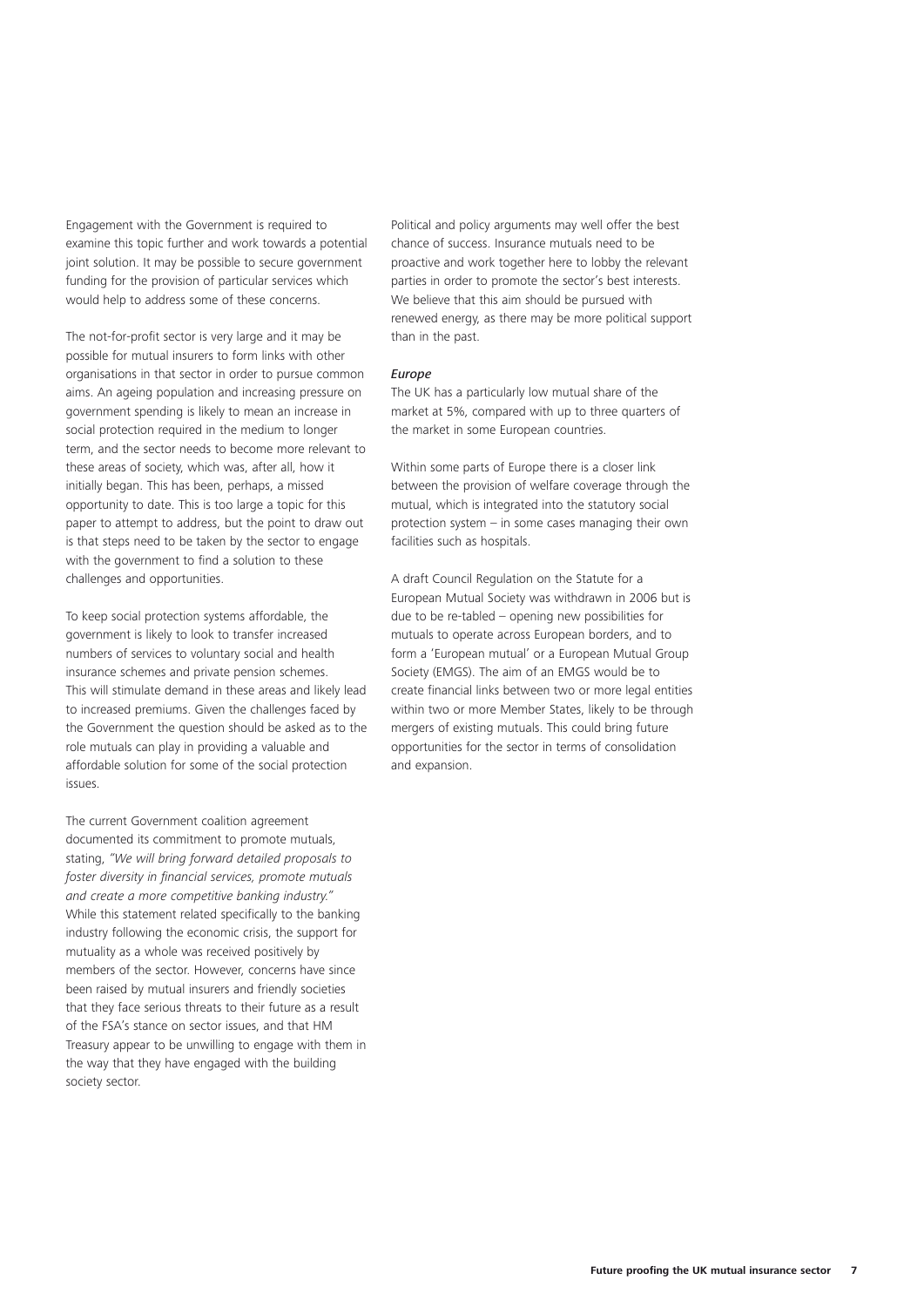# Building societies – following in their footsteps?

We can look to the building society sector for examples of how similar challenges as those faced by the mutual insurance sector have been approached.

In 1988 there were 78 building societies in the UK. Some level of consolidation had already begun prior to the financial crisis, due to the pressure of margin squeeze, cost of retail funding and big bank competition. The number had shrunk to 59 by the start of 2008, and by 2011 has dropped to 48 in total<sup>10</sup>.

A number of societies had been struggling for some time in terms of strategic direction, and had been attempting to tackle the 'cost vs differentiation' challenge. A number of niche players emerged, such as those focussing on areas such as buy to let or commercial lending.

During the crisis, issues at some societies caused reputational issues for the sector, and brought the perception from the FSA that the sector was part of the market problem. This led to a number of decisive actions being taken by the FSA in 'encouraging' mergers within the sector. A familiar pattern started to emerge, firstly removing the management team, then looking at capital raising options such as PPDS (Profit Participating Deferred Shares) and then moving towards merger options. Some of these actions took place within a swift timescale.

Raising capital and maintaining liquidity became a challenge, hampered for the larger societies by rating actions. Some failures occurred within the sector, where attempts at rapid diversification to counter margin challenges, had led to poorer decisions on books of business - one example being Chelsea Building Society, which was forced to find a new home in the Yorkshire Building Society.

Similar to the mutual insurance sector, building societies still had a number of core strengths:

- strong local presence through the extensive branch networks in place and the continuing strong links and affinities with their local communities;
- strength in the core mortgage and savings markets through a significant market share;
- continuing price advantage through not having to pay dividends to shareholders; and
- an attractive brand that largely retains customer trust.

However, there remained longer term pressures on the building society business model, and it is important to remember that it was competition in societies core operations that led to parts of the sector looking to exploit new markets to improve their margins. Though parts of the sector have now moved back to concentrate on traditional markets, the pressures that caused the need for diversification are still present.

The sector faced a set of strategic and operational options that mark the way for where the mutual insurance sector will need to travel:

- Trade out in current position.
- Mergers within the sector.
- Improve cost management.
- Divest non-core subsidiaries.
- Identify niche markets and move way beyond just being 'nicer' to customers.
- Invest in branch network and become genuinely central to communities.

The JC Flowers transaction with Kent Reliance Building Society in 2010 was a landmark for the sector. The society members saw the savings and loans business moved into a subsidiary bank part owned by Flowers, with the stake being partially paid in convertible preference shares which, when exercised, will deliver Flowers majority control. The driver for the society in this transaction was capital constraints that would not allow them a future.

What does this tell us about the direction for the mutual insurance sector? Some similar, and some different, challenges but one overriding need – to examine the core business model, assess direction and make bold decisions.

10 Building Societies Association statistics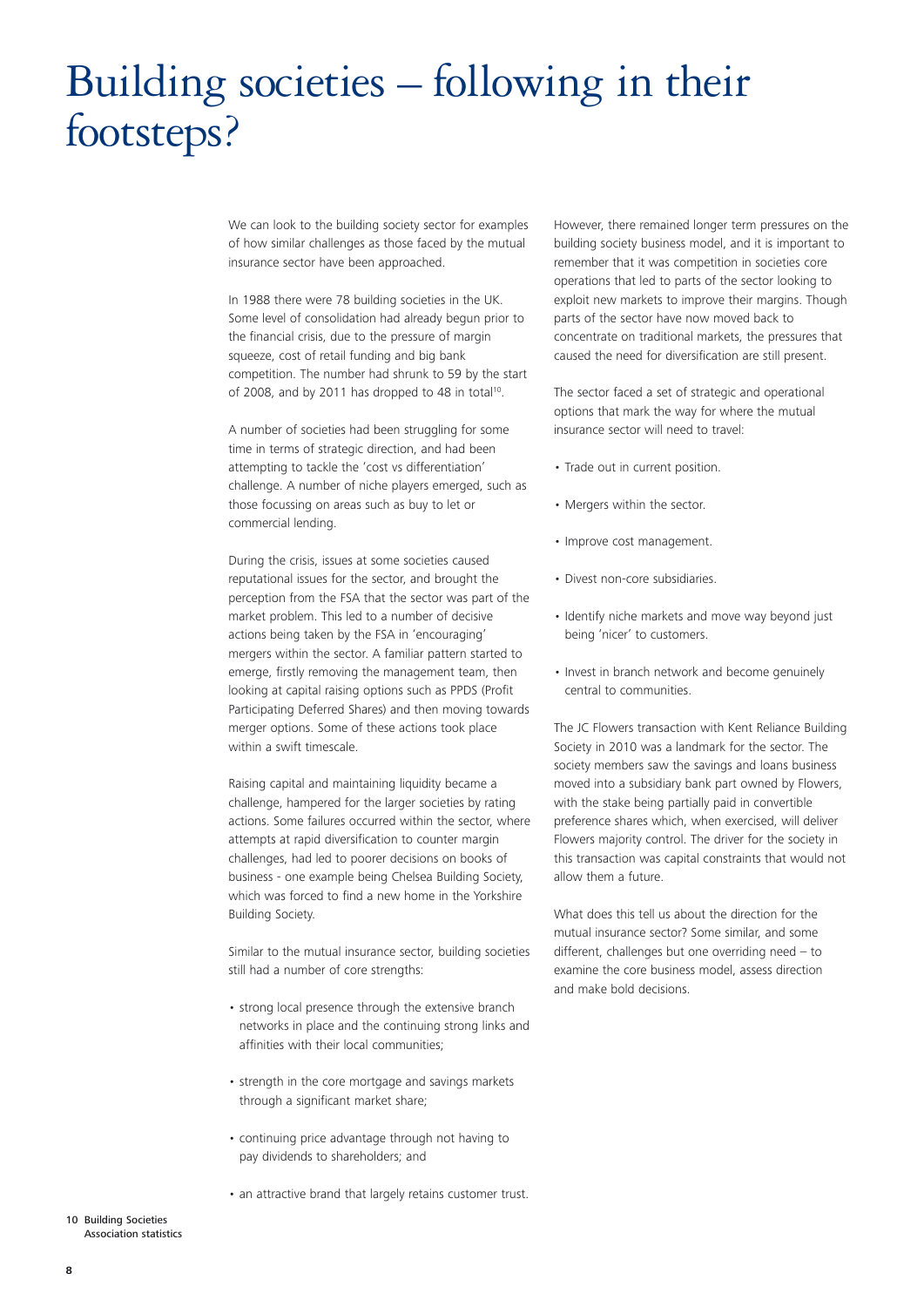# Looking to the future

So, in the light of the above challenges, what are the ultimate outcomes for the sector? We see a slimmer sector that needs to considerably reshape in terms of direction and focus. Given the likelihood of this more sparse landscape, there are a number of options that can be taken by individual mutuals:

#### **1) Wither on the vine**

Some mutuals will arguably be able to continue to operate in their current form; however, these are likely to be in the minority given past experience and the regulatory challenges that lie ahead.

Options around monetarisation of cash flows through reinsurance arrangements could help survival by providing capital now repaid through future premium flows.

Another option is around the ringfencing of with profits business. This is a challenging process, however, and even profitable new business that is bought in subsequent to such ringfencing may not result in a sustainable model due to a lack of early profits emerging.

It will be essential for mutuals to tackle high expense ratios, either through taking actions within their own society or potentially sharing activities across societies or outsourcing more activities to third parties. Member intervention may be required to force action in this area where management incentive to change is low. They must also protect their key distribution channels to maintain their access to customers in the post RDR world. In addition, processes need to be optimised, whether in response to regulations, such as risk and governance processes under Solvency II, or to improve operational efficiency. Peripheral non-core businesses must be looked at to ensure they are not a drain or an unwarranted distraction of organisation attention.

There is a strong possibility that many smaller mutuals will fold due to their inability to operate in the future economic and regulatory environment. They will either run-off slowly or be taken over.

#### **2) Consolidate**

The actual numbers of mergers and acquisitions across the sector to date have been relatively low given the challenges to business model and the number of organisations. Within the insurance mutual sector Royal London and Engage Mutual have been notably active in recent years, as have Reliance Mutual, Oddfellows and Scottish Friendly, albeit at the smaller end of the scale.

Consolidation will only help, however, if efficiencies are proactively sought through the process – efficiency needs to be part of the transaction objectives to have effect.

#### **Royal London**

- December 2008 Scottish Provident (Protection business).
- July 2011 Royal Liver.
- Currently in discussions with Co-operative Financial Services to take over its life and asset management businesses.

#### **Engage Mutual**

- November 2010 Ecclesiastical Life Limited (£270m of the long term assets of the business).
- December 2010 Provincial Hospital Services Association.
- August 2011 National Friendly's One Fund.

Growing via acquisition is a valid long term growth strategy at an individual organisation level; however, while this may work as a strategic option in the short term, it will not lead to organic growth for the sector as a whole. There are also challenges around the strain on management teams that such consolidation activities make  $-$  in the building society sector the regulator acted as a 'brake' to some organisations doing too many acquisitions and becoming overstretched.

The larger players have an option in terms of demutualisation via a sale to another life business or possibly through private equity input (e.g. the JC Flowers acquisition of Kent Reliance in the building society sector); however, we believe this to be an unlikely option for most firms.

A second possibility could be around the entrance of an external consolidator, similar to the Resolution model. An extension of this would be a 'run-off consolidator' bringing together mutual insurers to operate a group run-off model which would potentially outsource aspects of the run off to an organisation such as Capita. A scenario could be envisaged whereby the regulator, in an environment of requiring 'recovery and resolution plans' to be in place, could potentially be a driver in this sort of process.

The question should be asked as to whether there is a JC Flowers or Resolution equivalent for the mutual insurance sector?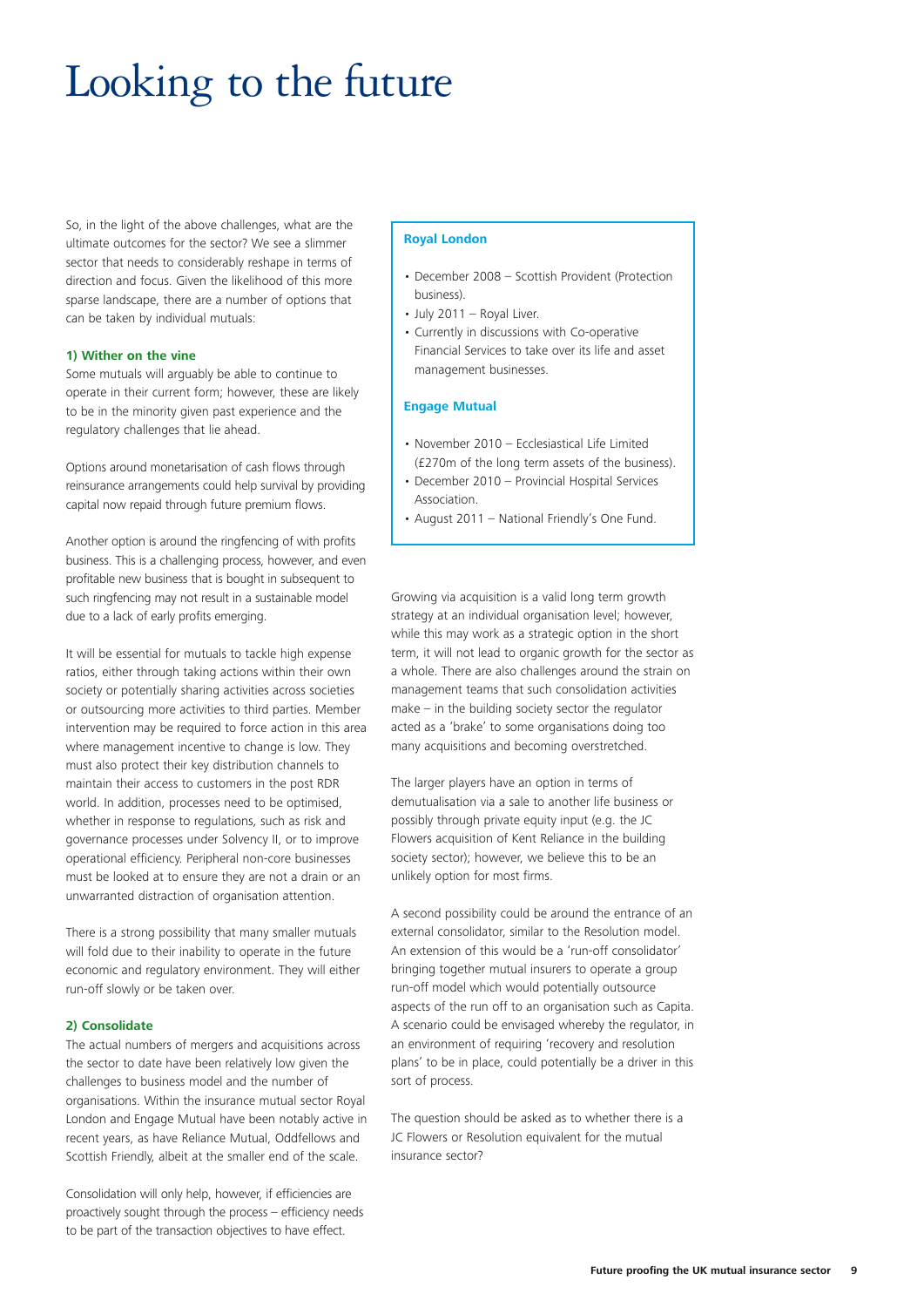Options around Joint Ventures with other organisations should be explored to a far greater extent than has been considered to date. Together with this, the Cooperative Financial Services and Britannia transaction highlights the potential for a banking sector merger with mutual insurance.

#### **3) Differentiate**

The majority of mutuals do not have the scale to compete on the basis of cost with other insurers. Therefore, for those that are to survive as individual entities, there is a need to develop a focus on specific markets or products to differentiate themselves within the market. This could include protecting or obtaining a defensible niche, e.g. organisations such as NFU Mutual, MGM Advantage and Police Mutual show that a niche focus can work well.

Fundamental to this success will be the ability to understand customers through increased use of data analytics and possibly develop products to meet those customer needs. All organisations should be asking themselves whether they currently do this to their maximum potential or whether improvements could be made – could the mutual sector emerge as winners under RDR by taking the non-advised market. Partnering with other mutuals to offer a broader range of propositions could be beneficial here.

Issues around expense ratios and efficiency must be dealt with quickly and the distribution challenge will need to be tackled to ensure products are able to reach customers effectively in the post RDR world.

Talent will be key to innovation and forward thinking. How much movement in talent have organisations seen, and how open to new ideas is the current talent base? How can 'new blood' be brought in? Are there performance issues that should be tackled?

#### **Case study: MGM Advantage**

MGM Advantage is an example of a mutual that has transformed its approach in recent years by providing policyholders with added value through specialism, in retirement income. They aim to make their products innovative.

MGM has also recognised that technical excellence and good product design are only part of the story; they have made a big effort to make it easy for their customers. The following excerpts from their website provide a flavour of this:

*"We'll make doing business with us as easy as possible.* 

*We'll never forget that we're owned by our members, and we'll put their interests at the heart of everything we do.* 

*We'll treat all our customers fairly and with respect at all times.* 

*We'll let you know before we make any changes to your policy terms.* 

*We'll always try to do the right thing and we'll put things right quickly when we don't.* 

*We'll tell it how it is – we won't hide behind jargon".11*

It is helpful to remember that many ordinary people find life assurance products and jargon confusing. Many have a poor opinion of the industry based on past experience. Mutuals should have an advantage when it comes to establishing trust between company and policyholder; if this is backed up by making every interaction as straightforward and friendly as possible, surely there is scope to turn this into a competitive advantage.

<sup>11</sup> Taken from MGM Advantage website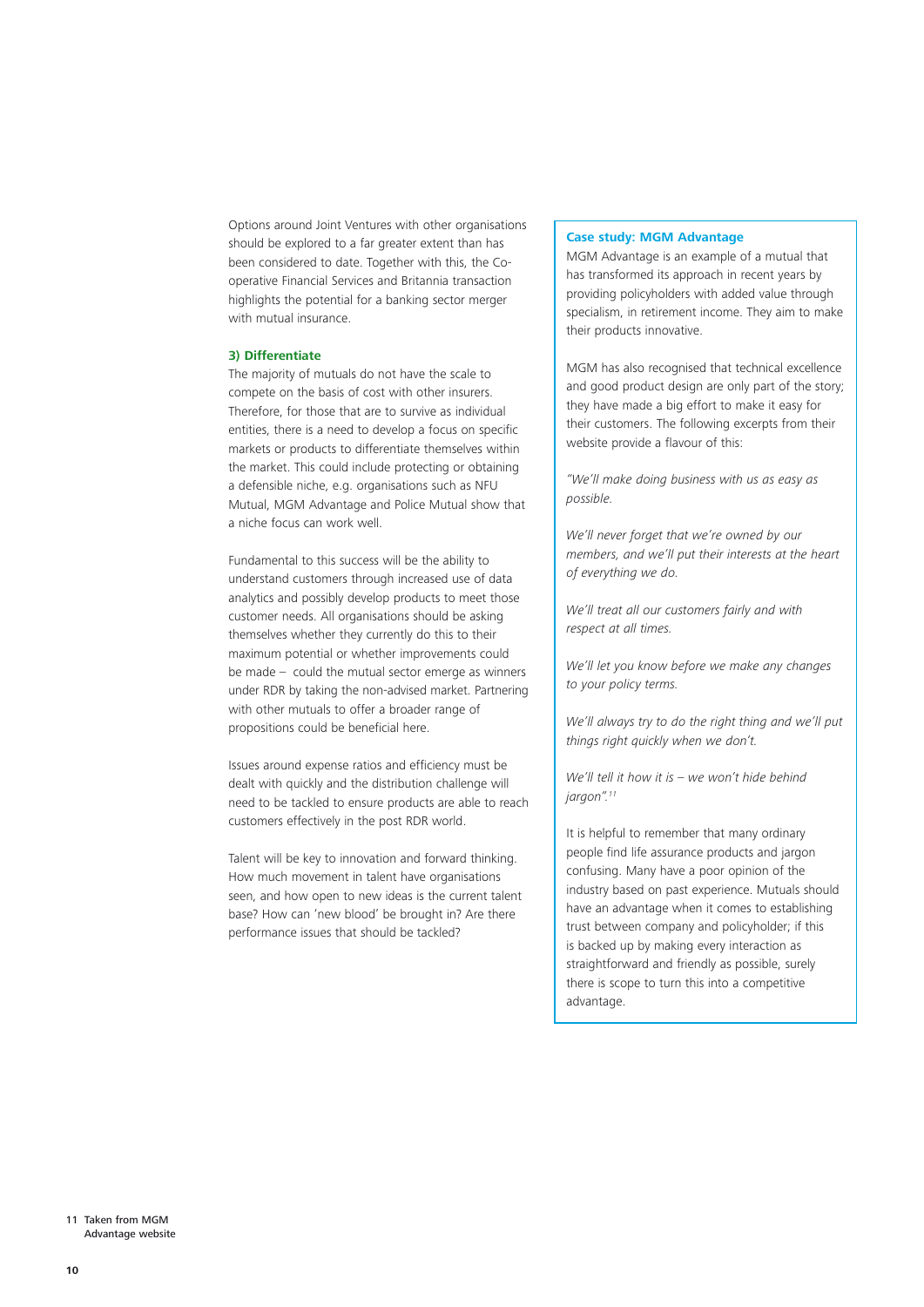# Conclusion

Mutual insurers must have a clear and defensible strategy if they are going to survive and thrive. Doing so requires developing clarity on their market participation approach, their relative competitive strengths, the propositions and appeal to customers and distributors, and their internal capabilities. Only through this can they decide whether they can identify a role they can move to that is sustainable and value accretive to members.

The sector needs to consider as a whole its relevance in the future insurance landscape. The key may be in the identification and pursuit of a clear social-political objective. Demographic change means that existing social protection systems are unlikely to be sustainable and service will have to be provided outside of the state. Mutuals need to embed themselves in society to give the best chance of survival, and, given that social responsibility is at the foundation of their existence they are well placed to form part of the solution to social protection issues.

A wide-thinking, non-defensive review of strategy is something every mutual should have undertaken or be seeking to undertake.

Honest appraisal of management performance and ability to drive change will be required, and investement in talent should be a priority.

Mutual insurers will need to collaborate, both within the sector and externally, to find a collective path through the challenges faced. Effective and proactive engagement and lobbying with Government and regulators will be vital. As a whole the sector needs to consider how it differentiates and become integral to how society operates in this changed environment

Mutual insurers will need to collaborate, both within the sector and externally, to find a collective path through the challenges faced.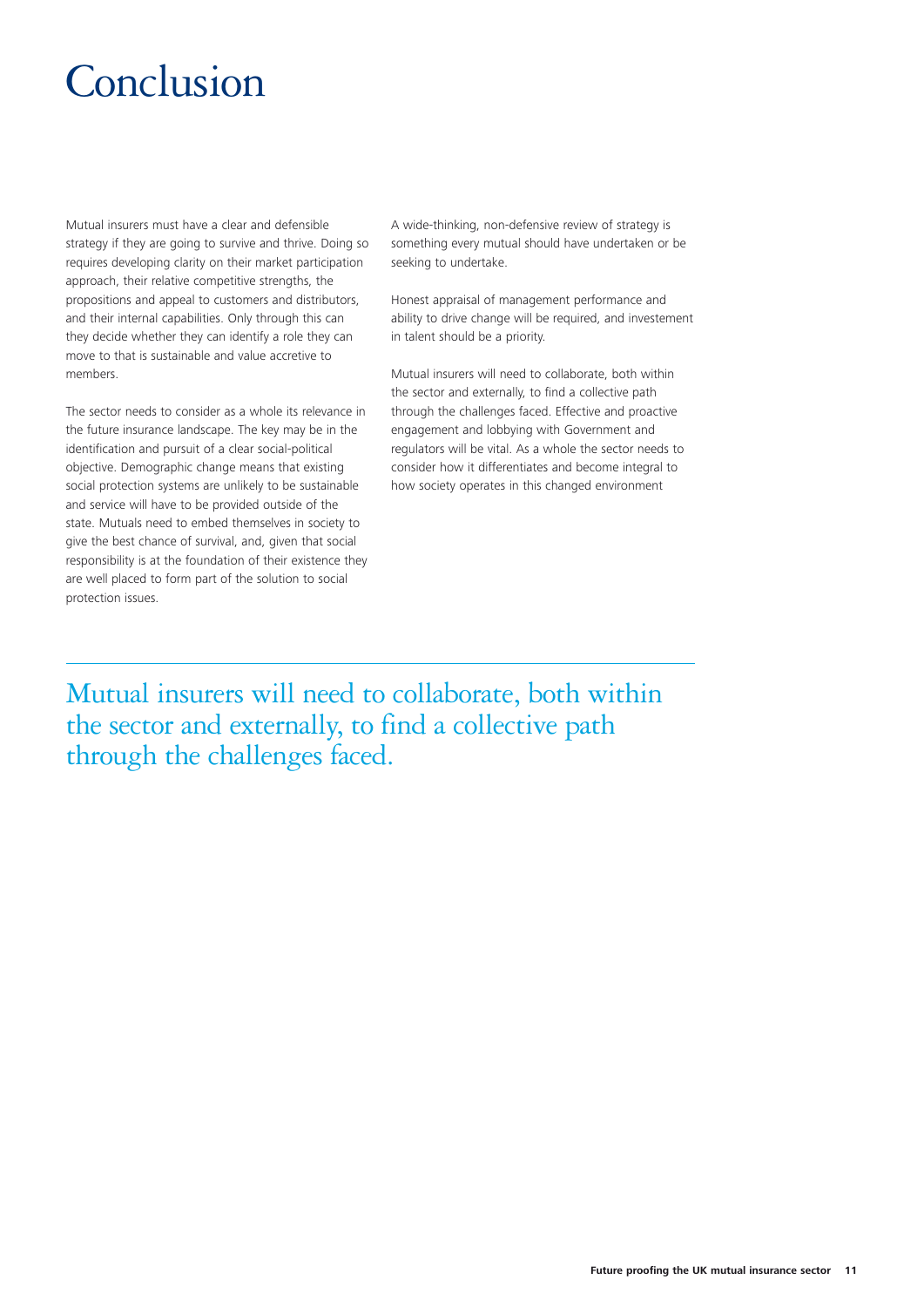# **Contacts**

If you would like to discuss any of the issues raised in this paper please contact:



**Elanor Gill** Audit Partner, Reading 0118 322 2201 egill@deloitte.co.uk



**David Murray** Actuarial & Insurance Solutions Partner, London 020 7303 3372 dxmurray@deloitte.co.uk



**Andrew Power** Consulting Partner, London 020 7303 0194 apower@deloitte.co.uk



**Annelie Grey** Audit Director, Cardiff 029 2026 4242 amgrey@deloitte.co.uk



**David Heaton** Audit Partner, Manchester 0161 455 6266 dheaton@deloitte.co.uk